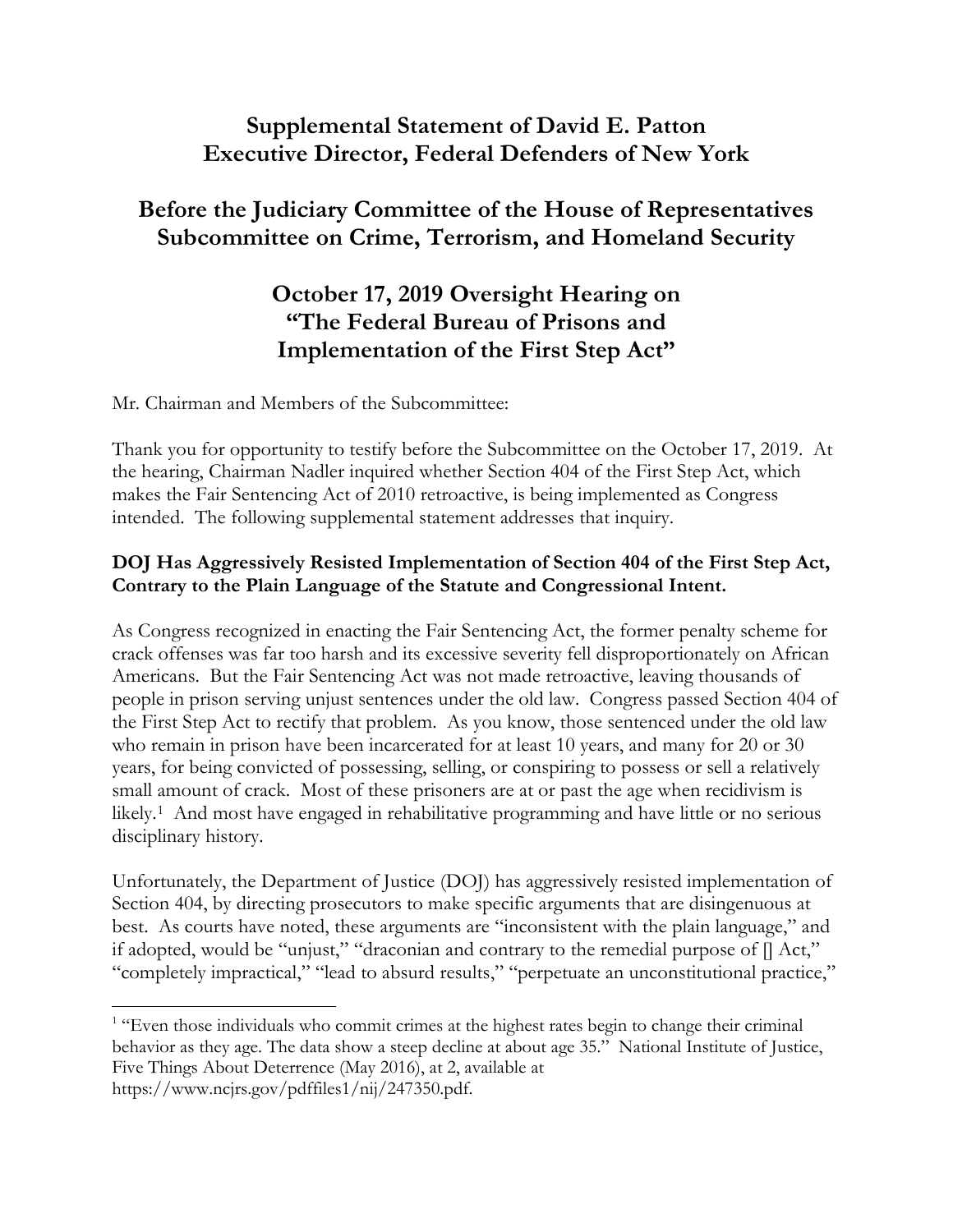"impugn the integrity of the judiciary [and] the judicial proceeding," and "generate disrespect for the criminal justice system."2 Fortunately, the government has been unsuccessful in most cases thus far, but with significant costs. Protracted litigation in case after case has delayed release of prisoners who have already served more time than the court finds appropriate, and has resulted in a significant waste of resources. What is worse, courts have accepted the government's arguments in a few cases, resulting in the denial of relief for an unfortunate few, while at least 2,000 similarly situated people have been granted relief.<sup>3</sup> Perhaps most concerning, defendants in certain corners of the country are denied counsel, requiring them to face an aggressive adversary on their own. When this happens in a court of appeals, the law is at risk for everyone in that circuit.

Section 404 is a straightforward statute with a clear remedial purpose. It defines a "covered offense" as a violation of a "Federal criminal statute, the statutory penalties for which were modified by section 2 or 3 of the Fair Sentencing Act of 2010 [] that was committed before August 3, 2010."4 It then provides that a court that "imposed a sentence for a covered offense may," in its discretion, "impose a reduced sentence as if" section 2 and 3 of the FSA "were in effect." It prohibits relief in two narrow circumstances: the sentence was already imposed or reduced in accordance with sections 2 and 3 of the Fair Sentencing Act, or a court has denied a Section 404 motion "after a complete review of the motion on the merits." Otherwise, relief is discretionary. Pub. L. No. 115-391, § 404, 132 Stat. 5194, 5222 (codified at 21 U.S.C.  $\S$  841 note).

In short, every defendant sentenced for a crack offense before the FSA's date of enactment who is still serving that sentence is eligible for consideration of a reduced sentence. As concisely summarized by its sponsors:

Section [404] allows prisoners sentenced before the Fair Sentencing Act of

 $\overline{a}$ 

<sup>2</sup> *See United States v. Rose*, 379 F. Supp. 3d 223, 229-30 (S.D.N.Y. 2019); *United States v. Washington*, 2019 WL 4750575, at \*3 (C.D. Ill. Sept. 30, 2019); *United States v. Thompson*, 2019 WL 4040403, at \*\*7-8 (W.D. Pa. Aug. 27, 2019); *United States v. Taylor*, 2019 WL 3852383, at \*\*3, 4-5 (N.D. Ohio Aug. 16, 2019); *United States v. Stone*, 2019 WL 2475750, at \*2 (N.D. Ohio June 13, 2019).

<sup>&</sup>lt;sup>3</sup> According to the Sentencing Commission, 1,674 First Step Act motions had been granted as of July 31, 2019. U.S. Sentencing Commission First Step Act of 2018 Resentencing Provisions Retroactivity Data Report, tbls. 1, 3 (Aug. 2019),

https://www.ussc.gov/sites/default/files/pdf/research-and-publications/retroactivityanalyses/first-step-act/20190903-First-Step-Act-Retro.pdf. This figure does not include a number of motions that had been granted by that date, and in any event, it is safe to say that over 2,000 motions have been granted by now.

<sup>4</sup> In 2012, the Supreme Court held that sections 2 and 3 of the FSA applied to defendants who committed the offense before August 3, 2010 if they were sentenced on or after that date. *See Dorsey v. United States*, 567 U.S. 260, 282 (2012).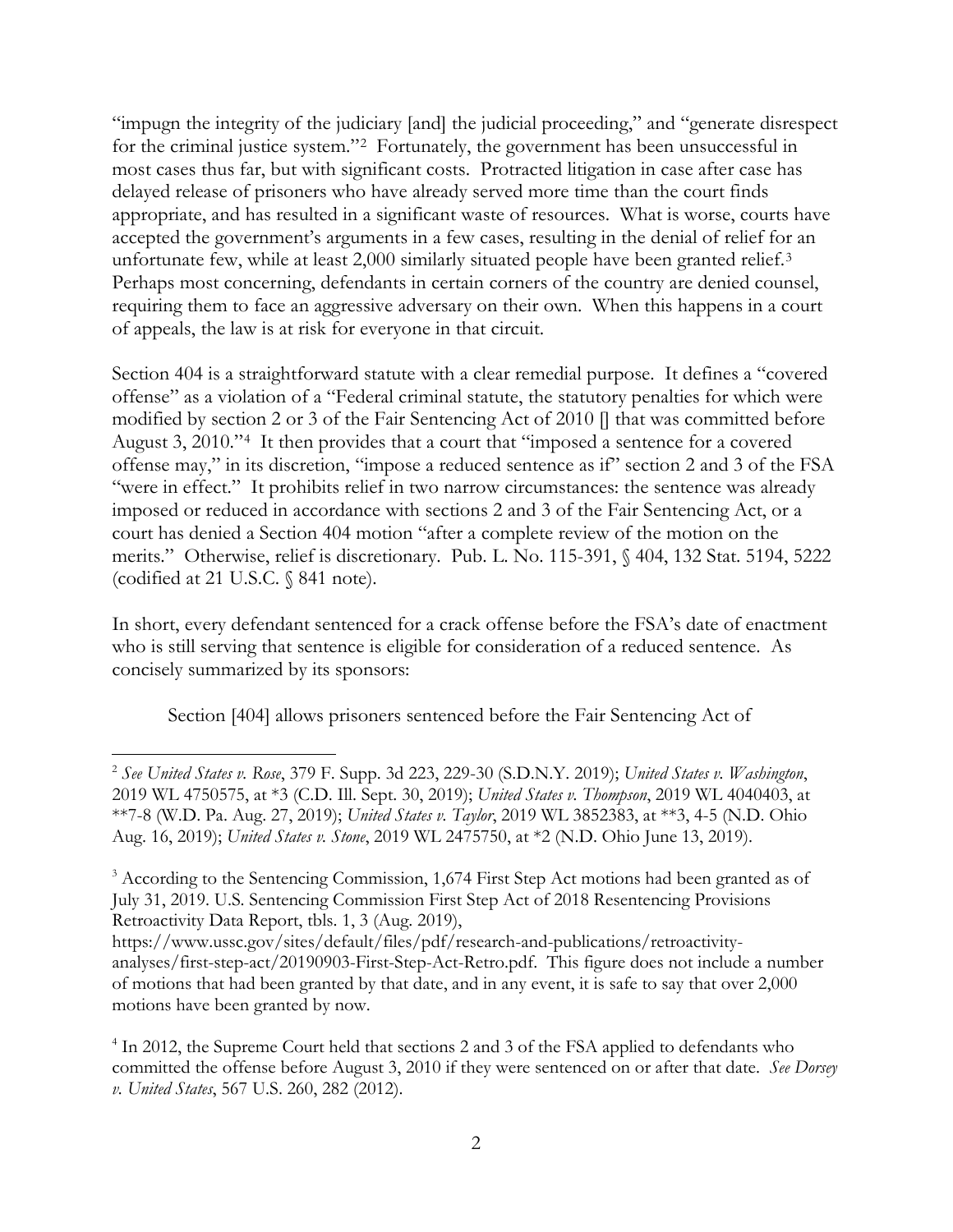#### 2010 reduced the 100-to-1 disparity in sentencing between crack and powder cocaine to petition the court for an individualized review of their case.5

And that is exactly how the vast majority of courts have applied it. Eligibility turns on a simple categorical question: Were the "statutory penalties" for a "statute" of which the defendant was convicted "modified by" section 2 of the Fair Sentencing Act?6 If so, the defendant is eligible, and the court decides in its discretion whether, and to what extent, to impose a reduced sentence. In doing so, it considers the applicable statutory limits, the

 $\overline{a}$ 

<sup>&</sup>lt;sup>5</sup> S. Comm. on the Judiciary, 115th Cong., The First Step Act of 2018 (S.3649) – as introduced by Senators Grassley, Durbin, Lee, Whitehouse, Graham, Booker, Scott, Leahy, Ernst, Klobuchar, Moran, and Coons (Nov. 15, 2018). *See also* 164 Cong. Rec. S7020, S7021, 2018 WL 6004155 (Nov. 15, 2018) (statement of Sen. Durbin) ("What we [] set out to do with this bill … is to give a chance to thousands of people who are still serving sentences for offenses involving crack cocaine under the old 100-to-1 ruling to petition individually. . . to the court for a reduction in the sentencing."); 164 Cong. Rec. S7753-01, S7774, 2018 WL 2018 WL 6624758 (Dec. 18, 2018) (statement of Sen. Feinstein) ("Unfortunately, this new law did not apply retroactively . . . . The bill before us today fixes that and finally makes the Fair Sentencing Act retroactive so that people sentenced under the old standard can ask to be resentenced under the new one."); 164 Cong. Rec. S7745-01, S7748 (Dec. 18, 2018) (statement of Sen. Klobuchar) ("[The bill simply allows people to petition courts . . . for an individualized review based on the particular facts of their case."); 164 Cong. Rec. S7753-01, S7756 (Dec. 18, 2018) (statement of Sen. Nelson) ("This legislation will allow judges to do the job that they were appointed to do—to use their discretion to craft an appropriate sentence to fit the crime."); Executive Business Meeting on S. 1410, Smarter Sentencing Act of 2013 Before the S. Comm. on the Judiciary, 113th Cong. (Jan. 30, 2014, 50:37) (statement of Sen. Durbin) ("[T]he bill would allow individuals incarcerated for crack cocaine to petition judges . . . for review of their cases on a case by case basis . . . If they can make the case on an individual basis to a judge for adjustment of their sentence, we give them the opportunity under this bill."); 159 Cong. Rec. S6184-01, S6185, 2013 WL 3957272 (Aug. 1, 2013) (statement of Sen. Durbin) ("Because of the timing of their sentences, some individuals are still in jail serving lengthy, pre-Fair Sentencing Act sentences [so the bill] allows individuals sentenced under the old [law] to petition courts … for a review of their case.").

<sup>6</sup> *See, e.g.*, *United States v. Rose*, 379 F.Supp.3d 223 (S.D.N.Y. 2019); *United States v. Boulding*, 379 F.Supp.3d 646 (W.D. Mich. 2019); *United States v. Thompson*, 2019 WL 4040403 (W.D. Pa. Aug. 27, 2019); *United States v. Williams*, 2019 WL 4014241 (N.D. Ill. Aug. 25, 2019); *United States v. Williams*, 2019 WL 4014241 (N.D. Ill. Aug. 25, 2019); *United States v. Moore*, 2019 WL 3966168 (D. Neb. Aug. 22. 2019); *United States v. Taylor*, 2019 WL 3852383 (Aug. 16, 2019); *United States v. Billups*, 2019 WL 3884020, at \*2 (S.D.W. Va. Aug. 15, 2019); *United States v. Askins*, 2019 WL 380022 (D. Ariz. Aug. 6, 2019); *United States v. Vanzant*, 2019 WL 3468207 (S.D. Ala. July 31, 2019); *United States v. Terrell*, 2019 WL 3431449 (E.D. Tenn. July 29, 2019); *United States v. White*, 2019 WL 3228335, at \*4 (S.D. Tex. July 17, 2019) (collecting dozens of cases); *United States v. Henderson*, 2019 WL 3211532 (W.D. La. July 15, 2019); *United States v. Barber*, 2019 WL 2526443 (D.S.C. June 19, 2019); *United States v. Shaw*, 2019 WL 2477089 (W.D. Wis. June 13, 2019); *United States v. Pride*, 2019 WL 2435685 (W.D. Va. June 11, 2019); *United States v. Smith*, 2019 WL 2092581 (W.D. Va. May 13, 2019); *United States v. Allen*, 384 F.Supp.3d 238 (D. Conn. 2019); *United States v. Davis*, 2019 WL 1054554(W.D.N.Y. Mar. 6, 2019).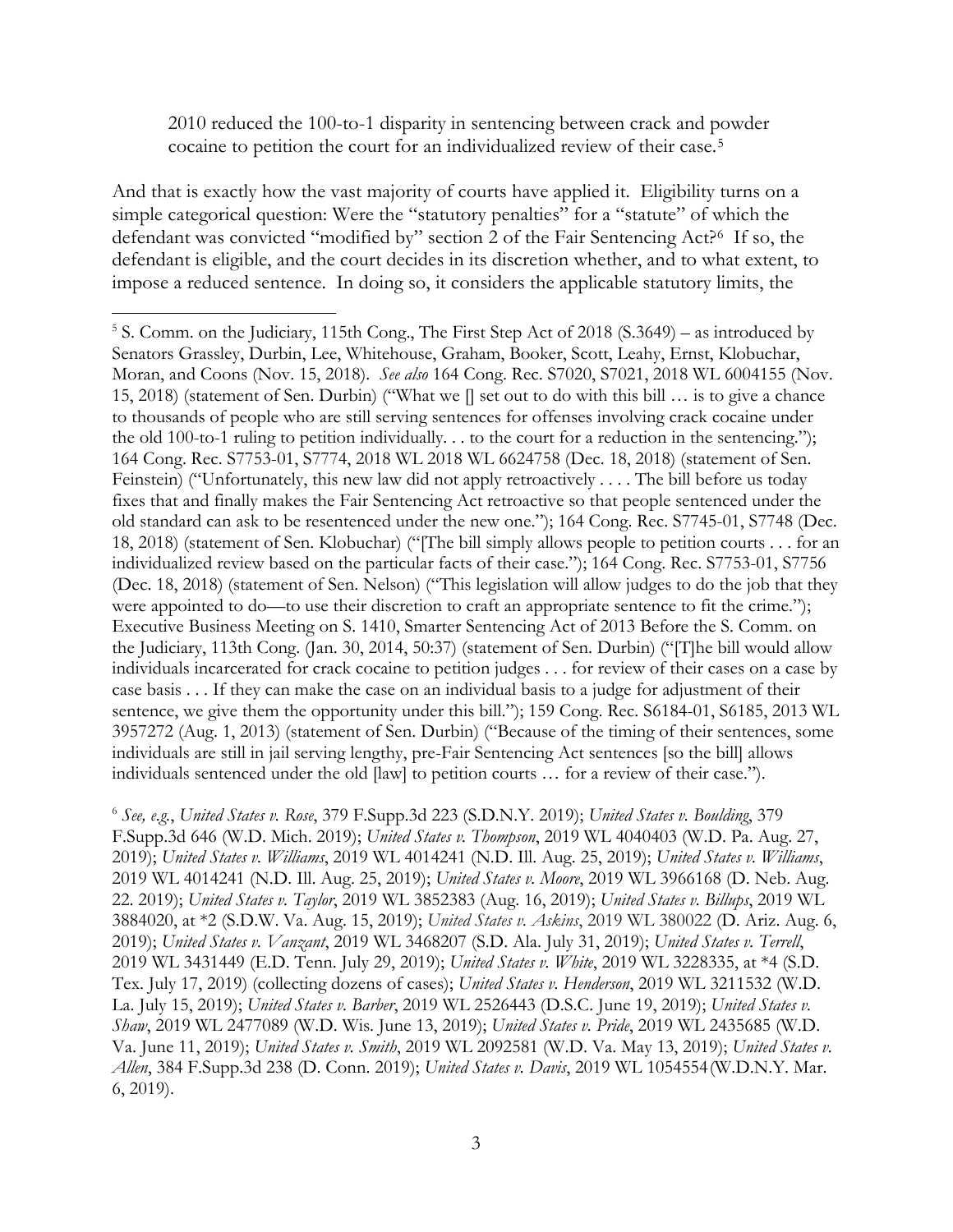advisory guideline range, the  $\S$  3553(a) purposes and factors, and the defendant's postsentencing conduct.<sup>7</sup>

DOJ, however, seeks to prevent individualized consideration of a reduced sentence for most defendants. According to DOJ, a defendant is *ineligible* when the government says it "could have charged" the defendant with the new threshold quantity under the Fair Sentencing Act ― based on uncharged, unconvicted conduct. This theory would "require the court to employ a prosecutor-friendly 'way-back machine'" to hypothesize charges that were never brought and convictions that were never obtained, under a remedial statute intended to benefit defendants subjected to the unfair crack penalty scheme. *United States v. Pierre*, 372 F.Supp.3d 17, 22 (D.R.I. 2019). Courts have rejected this theory because (1) it is contrary to the plain language of Section 404(a); (2) it would exclude a great many prisoners contrary to Congress's remedial intent; (3) Congress did not authorize courts to retroactively amend the indictment or conviction; (4) Congress could not have intended the courts to violate the Constitution; (5) uncharged, unconvicted quantities recited in "hearsay-riddled presentence reports" are unreliable and were often uncontested by the defendant because they made no difference<sup>8</sup>; and (6) if Congress had wanted to burden the courts with fact-finding beyond the elements of conviction, it would have specifically mandated it.

<sup>8</sup> The information to which the government points for its hypothetical charges is known as "relevant" conduct," which by definition, was not charged in an indictment, found by a jury beyond a reasonable doubt, or admitted by the defendant as an element in a guilty plea, U.S.S.G. § 1B1.3, and is permitted to be used only to calculate the advisory guideline range. At best, it is found by a judge by a "preponderance" of "information without regard to its admissibility under the rules of evidence applicable at trial." U.S.S.G. § 6A1.3. No drugs need be actually seized, or actually possessed or sold by the defendant. U.S.S.G. § 2D1.1, cmt. n. 5. It often consists of estimates based on hearsay from informants in law enforcement reports. The government conveys the information to a probation officer, who puts it in a presentence report. The defendant does not object when it makes no difference, for example, a mandatory exceeds the guideline range or the applicable guideline range is not based on drug quantity. *See, e.g.*, *United States v. Taylor*, 2019 WL 3852383, at \*3 (Aug. 16, 2019). As Justice Scalia explained, "*judges* determine 'real conduct' on the basis of bureaucratically prepared, hearsay-riddled presentence reports." *United States v. Booker*, 543 U.S. 220, 304 (2005) (Scalia, J., dissenting in part). And that is why the Supreme Court held that the mandatory guidelines violated the Sixth Amendment.

 $\overline{a}$ <sup>7</sup> *See*, *e.g.*, *Boulding*, 379 F.Supp.3d at 652-53; *Rose*, 379 F.Supp.3d at 234–35; *United States v. Mack*, 2019 WL 3297495, at \*11 (D.N.J. July 23, 2019); *United States v. Shelton*, 2019 WL 1598921, at \*2 (D.S.C. Apr. 15, 2019); *Wright v. United States*, 393 F.Supp.3d 432, 440 (E.D. Va. 2019); *United States v. Valentine*, 2019 WL 2754489, at \*5 (W.D. Mich. July 2, 2019); *United States v. Jones*, 2019 WL 3767474, at \*4 (W.D. Va. Aug. 9, 2019); *United States v. Vanburen*, 2019 WL 3082725, \*3 (W.D. Va. July 15, 2019); *United States v. Martin*, 2019 WL 2571148, at \*2 (E.D.N.Y. June 20, 2019); *United States v. Stone*, 2019 WL 2475750, at \*2 (N.D. Ohio June 13, 2019); Memorandum at 6, *United States v. Matos*, No. 08-30019 (D. Mass. June 4, 2019); *Boulding*, 379 F.Supp.3d at 656 n.7; *United States v. Smith*, 2019 WL 2092581 at \*3 (W.D. Va. May 13, 2019); *United States v. Francis*, 2019 WL 1983254 (S.D. Ala. May 3, 2019); *United States v. Dodd*, 372 F.Supp.3d 795, 797-98 (S.D. Iowa 2019); *United States v. Allen*, 384 F.Supp.3d 238, 242-43 (D. Conn. 2019); *United States v. Simons*, 2019 WL 1760840 at \*6 (E.D.N.Y. Apr. 22, 2019).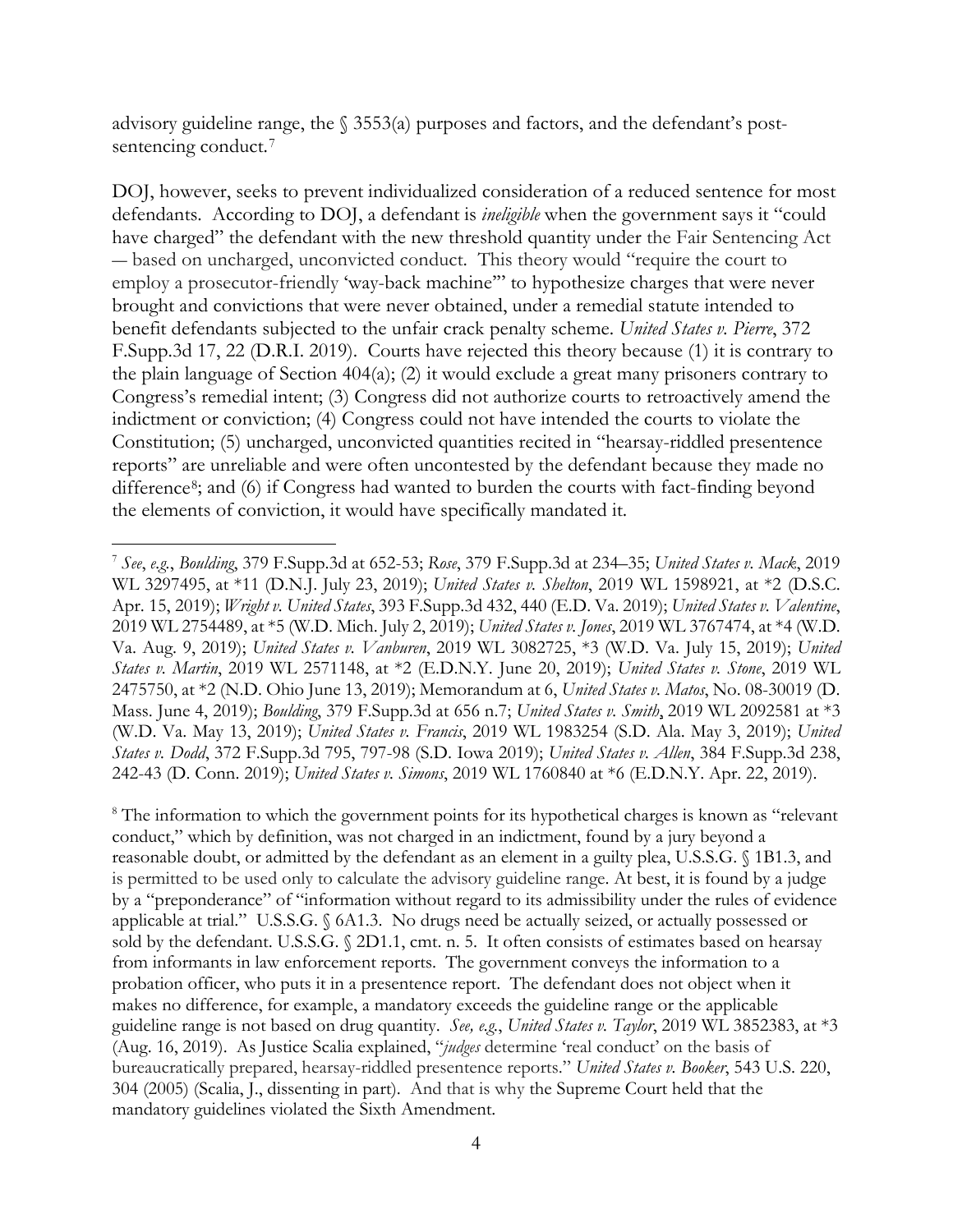Another theory of non-eligibility, which the government argued in every available case until DOJ conceded error in the Fourth Circuit two months ago, was that defendants whose sentences were partially commuted by President Obama were *ineligible* because they were now serving a "sentence imposed by the President," which Congress and the courts were powerless to reduce. Courts rejected this argument because Section 404 contains no such limitation, and the government's theory would violate the separation of powers. *See*, *e.g.*, *United States v. Pugh*, 2019 WL 1331684, at \*3 (N.D. Ohio Mar. 25, 2019) ("[T]he President has no constitutional role in 'defining crimes or fixing penalties' which are legislative functions," and a commuted sentence is "a modification of [a sentence] previously imposed by a court which Congress and the courts have the power to reduce.").

Even if the defendant is eligible, the government argues, the court has little or no discretion under one of two theories. First, in determining the statutory range "as if" the FSA were in effect, the court must purportedly use uncharged, unconvicted conduct, rather than the facts established by the defendant's conviction; hence, the mandatory minimum and statutory maximum remain the same. Courts have rejected this argument because it would violate the Constitution, Congress knows that it is unconstitutional, and "Congress would not have expected federal courts to then double-down on ... unconstitutional findings in applying the First Step Act." *United States v. Williams*, 2019 WL 4014241, at \*5 (N.D. Ill. Aug. 25, 2019).

Second, if the defendant's statutory range is lower but the guideline range is not, the government claims that the court's discretion is circumscribed by the limits in 18 U.S.C. § 3582(c)(2) and a Sentencing Commission policy statement, which require a guideline range that has been lowered by the Commission and prohibit a sentence below the guideline range. Accordingly, the government claims, the court has no discretion to consider mitigating factors to impose a sentence below the guideline range; put another way, the guidelines are mandatory.<sup>9</sup> Courts have rejected this argument because  $\frac{1}{2}$  3582(c)(2) and its policy statement apply only to retroactive guideline amendments. Section 404 contains no such restrictions, and instead gives the court discretion whether and to what extent to impose a reduced sentence "after a complete review ... on the merits." Further, treating the guidelines as mandatory is unconstitutional.

In sum, although the government is free to argue that the court should exercise its discretion to deny or limit relief for any reason grounded in  $\S$  3553(a), it most often concentrates its efforts on claiming that the defendant is ineligible for any individualized review, or telling the courts that they have little or no discretion.

To my knowledge, courts have denied relief based on one of the arguments outlined above in about 20 cases. This not only perpetuates the unwarranted disparities Congress sought to remedy in those cases, but creates unwarranted disparities between these few defendants and

 $\overline{a}$ 

<sup>9</sup> For a typical example, *see United States v. Thompson*, 2019 WL 4040403, at \*\*2-3 (W.D. Pa. Aug. 27, 2019).